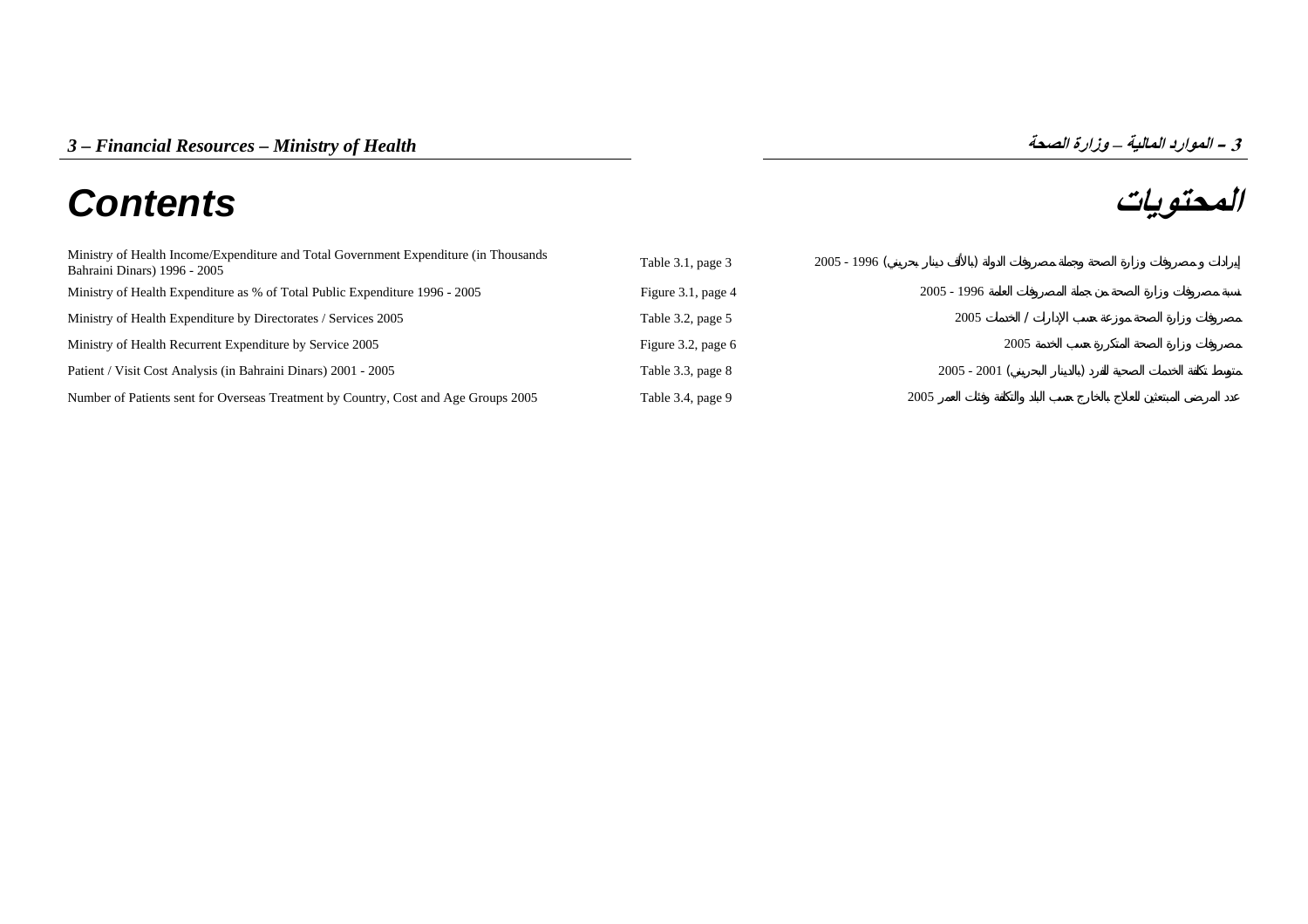<span id="page-1-0"></span>

|                       |          | <b>Ministry of Health Expenditure</b> |                                 |               |         |                              |         |             |        |
|-----------------------|----------|---------------------------------------|---------------------------------|---------------|---------|------------------------------|---------|-------------|--------|
| نسبة<br>الإيرادات إلى |          |                                       | <b>Total Health Expenditure</b> |               |         | <b>Recurrent Expenditure</b> |         |             |        |
| المصروفات             | ایرادات  | مجموع مصروفات                         |                                 |               |         |                              |         |             |        |
| %                     | الوزارة  | الدولة                                |                                 |               |         | الزيادة السنوية              |         |             |        |
| % Revenue             | Revenue  | <b>Share of</b>                       | % Annual                        | <b>Amount</b> | Project | % Annual                     | Amount  | Total       | Fiscal |
| to                    | of the   | Health Exp.                           | Growth                          | Expenditure   |         | Growth                       |         | Government  | Year   |
| Expenditure           | Ministry | to Govt.                              |                                 |               |         |                              |         | Expenditure |        |
|                       |          | Expenditure                           |                                 |               |         |                              |         |             |        |
| 8.0                   | 4,575    | 9.1                                   | 3.8                             | 57,055        | 7,991   | 5.6                          | 49,064  | 627,284     | 1996   |
| 7.3                   | 4,483    | 8.7                                   | 7.4                             | 61,266        | 5,446   | 13.8                         | 55,820  | 703,633     | 1997   |
| 8.6                   | 4,958    | 8.0                                   | $-5.6$                          | 57,823        | 1,631   | 0.7                          | 56,192  | 721,252     | 1998   |
| 8.4                   | 5,157    | 8.5                                   | 6.7                             | 61,711        | 4,311   | 2.1                          | 57,400  | 724,000     | 1999   |
| 8.5                   | 5,218    | 7.8                                   | $-1.1$                          | 61,044        | 1,794   | 3.2                          | 59,250  | 787,000     | 2000   |
| 8.7                   | 5,574    | 7.7                                   | 5.6                             | 64,438        | 1,183   | 6.8                          | 63,255  | 833,000     | 2001   |
| 9.1                   | 6,458    | 7.2                                   | 10.4                            | 71,139        | 1,874   | 9.5                          | 69,265  | 984,600     | 2002   |
| 8.3                   | 6,718    | 7.5                                   | 13.2                            | 80,557        | 2,096   | 13.3                         | 78,461  | 1,080,378   | 2003   |
| 8.2                   | 7,274    | 7.4                                   | 9.8                             | 88,431        | 2,939   | 9.0                          | 85,492  | 1,188,659   | 2004   |
| 7.2                   | 7,420    | 7.0                                   | 16.6                            | 103,073       | 2,997   | 17.1                         | 100,076 | 1,462,833   | 2005   |

|           | Table 3.1                                                                                                       |
|-----------|-----------------------------------------------------------------------------------------------------------------|
| 2005-1996 |                                                                                                                 |
|           | Ministrv of Health Income/Expenditure and Total Government Expenditure (in Thousands Bahraini Dinars) 1996-2005 |

*Total Government Expenditure for the year 2005 is the budgeted figure. . 2005* :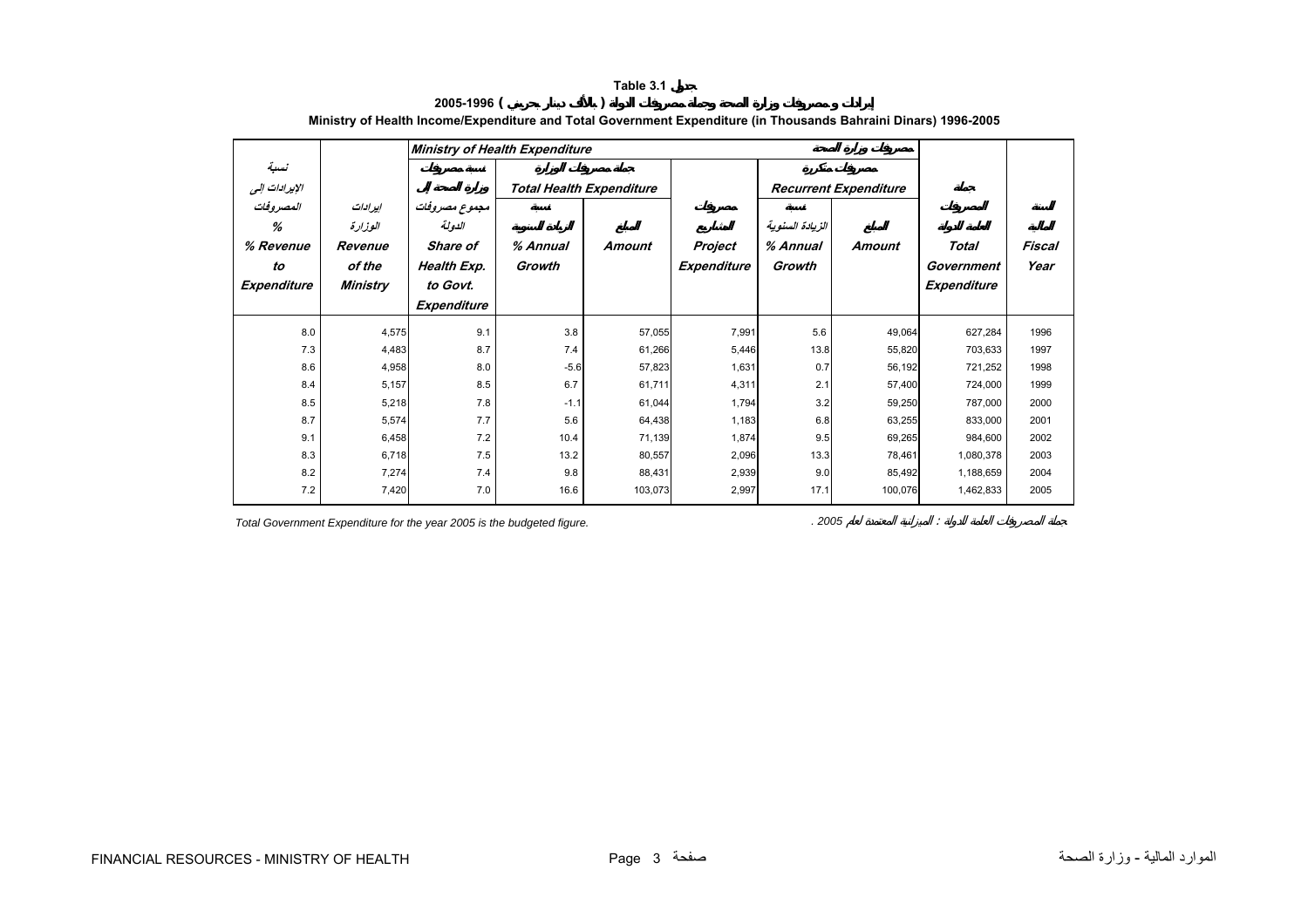

**2005 - 1996**



<span id="page-2-0"></span>Percentage



*Reference: Table 3.13.1*

 $3.1$  :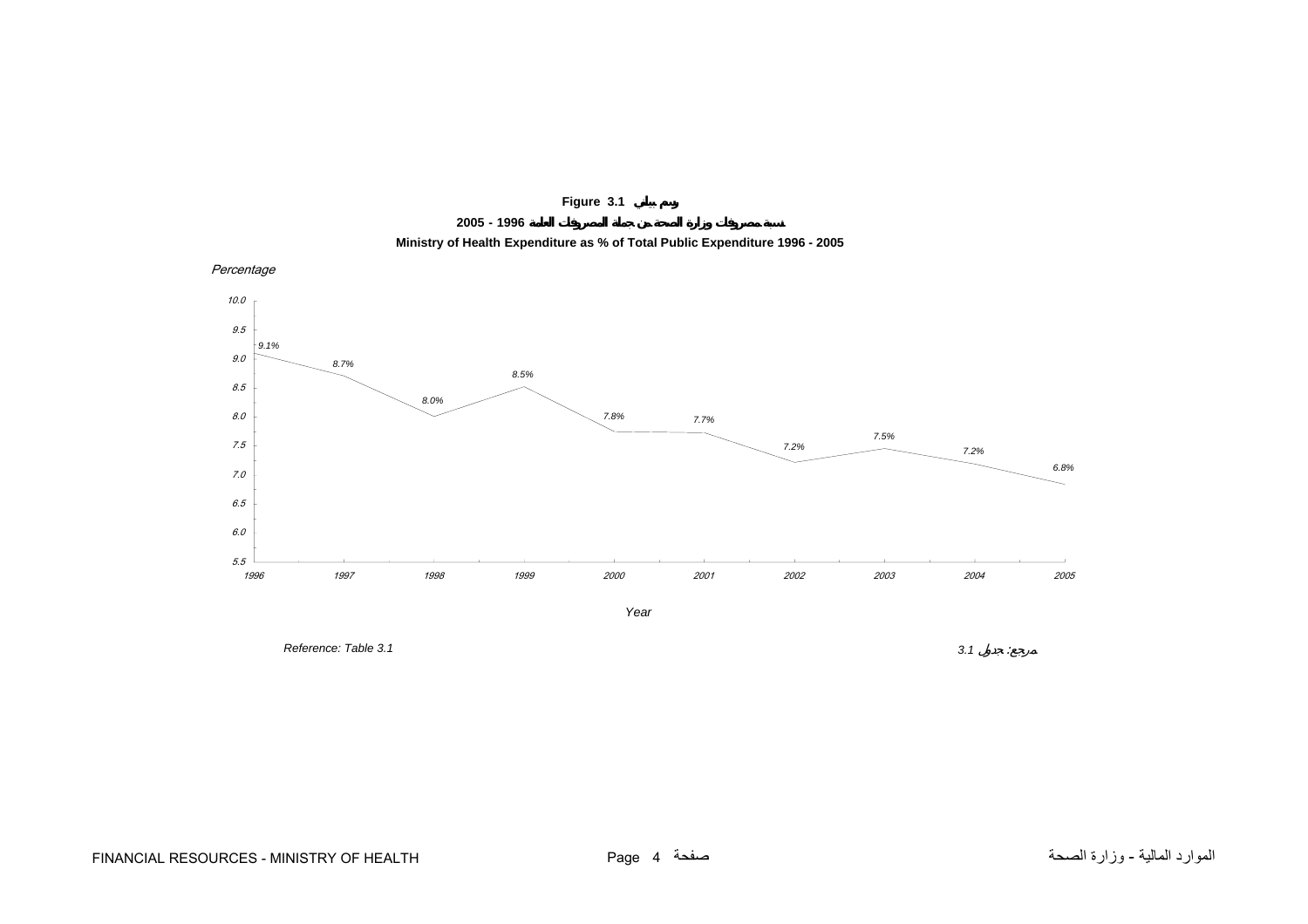## **Table 3.2**

**2005 / Ministry of Health Expenditure by Directorates / Services 2005** 

<span id="page-3-0"></span>

|                                            | %          |                        |
|--------------------------------------------|------------|------------------------|
|                                            |            | <b>Total recurrent</b> |
| Directorate / Service                      | % of Total | expenditure            |
| Office of H.E. The Minister                | 0.36       | 363,948                |
| <b>Office of Undersecretary</b>            | 0.13       | 128,234                |
| <b>Sub Total</b>                           | 0.49       | 492,182                |
| <b>Administration and Support Services</b> |            |                        |
| Office of Assistant Undersecretary         | 0.10       | 101,194                |
| for Human & Financial Resources            |            |                        |
| Directorate of Financial Resources         | 0.57       | 570,012                |
| Directorate of Human Resources             | 0.60       | 605,196                |
| Directorate of Materials Management        | 1.03       | 1,032,494              |
| Directorate of Services                    | 0.36       | 356,027                |
| Engineering and Maintenance Directorate    | 3.35       | 3,354,094              |
| <b>Medical Equipment Directorate</b>       | 2.11       | 2,111,912              |
| <b>Health Information Directorate</b>      | 1.01       | 1,014,240              |
| Office of Licensing and Registration       | 0.20       | 200,061                |
| Other Central Services*                    | 5.52       | 5,525,010              |
| <b>Sub Total</b>                           | 14.86      | 14,870,240             |
| Primary Health Care and Public Health      |            |                        |
| Office of Assistant Undersecretary for     | 0.07       | 66,725                 |
| Primary Health Care & Public Health        |            |                        |
| <b>Medical Commission</b>                  | 0.15       | 153,753                |
| Directorate of Health Centers              | 18.07      | 18,086,409             |
| Directorate of Public Health               | 3.57       | 3,571,968              |
| <b>Health Education Section</b>            | 0.24       | 243,981                |
| <b>Sub Total</b>                           | 22.11      | 22,122,836             |

*\* Including the difference between the value of opening & closing stock of materials, and the \* difference between the amount of creditors at the beginning and ending of the year.* .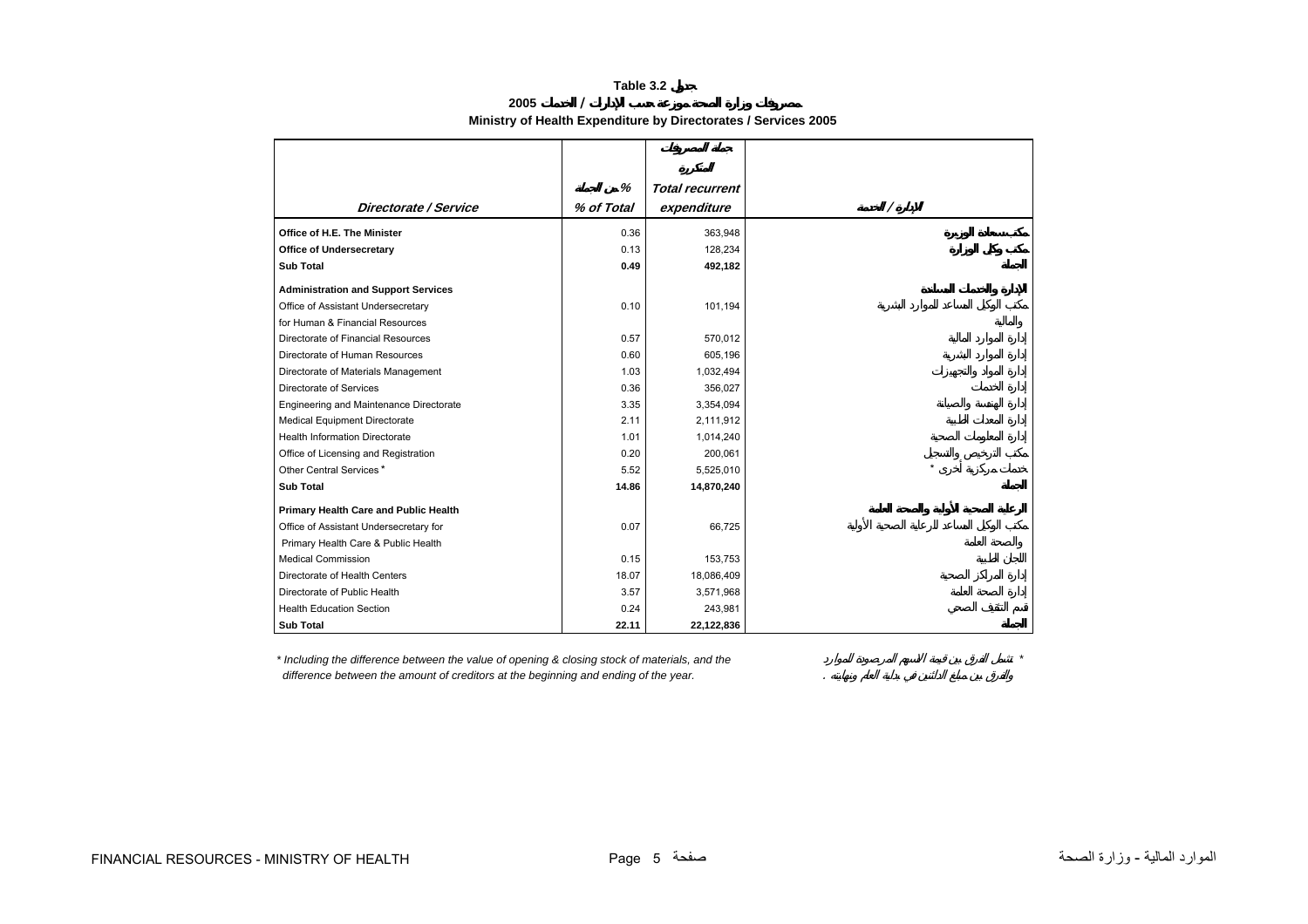# **(Cont'd) Table 3.2 ( )**

**2005 /** 

**Ministry of Health Expenditure by Directorates / Services 2005** 

<span id="page-4-0"></span>

|                                                  | %          | <b>Total recurrent</b> |   |
|--------------------------------------------------|------------|------------------------|---|
| Directorate / Service                            | % of Total | expenditure            | Ι |
| <b>Secondary Health Care</b>                     |            |                        |   |
| Office of Assistant Undersecretary for Hospitals | 0.12       | 122,589                |   |
| Salmaniya Medical Complex                        | 40.75      | 40,776,631             |   |
| Maternity Unit at SMC                            | 4.23       | 4,234,662              |   |
| <b>Psychiatric Hospital</b>                      | 3.89       | 3,893,592              |   |
| Muharraq Maternity Hospital                      | 1.14       | 1,142,202              |   |
| Jidhafs Maternity Hospital                       | 1.34       | 1,345,710              |   |
| Sitra Maternity Hospital                         | 0.10       | 102,711                |   |
| Riffa Maternity Hospital                         | 0.07       | 70,780                 |   |
| West Region Maternity Hospital                   | 0.11       | 106,572                |   |
| Geriatric Hospital                               | 0.71       | 707,712                |   |
| <b>Overseas Health Services</b>                  | 3.00       | 3,006,133              |   |
| Office of Medical Review                         | 0.09       | 94,812                 |   |
| Directorate of Pharmacy and Drug Control         | 0.29       | 290,263                |   |
| Laundry                                          | 0.63       | 631,698                |   |
| <b>Sub Total</b>                                 | 56.48      | 56,526,067             |   |
| <b>Training</b>                                  |            |                        |   |
| Office of Assistant Undersecretary for           | 0.15       | 148,673                |   |
| <b>Training and Planning</b>                     |            |                        |   |
| College of Health Sciences                       | 1.43       | 1,432,466              |   |
| Other Local and Overseas Training                | 3.74       | 3,737,864              |   |
| <b>Sub Total</b>                                 | 5.31       | 5,319,003              |   |
| <b>Capital Expenditure</b>                       | 0.74       | 745,179                |   |
| <b>Total Expenditure</b>                         | 100.0      | 100,075,507            |   |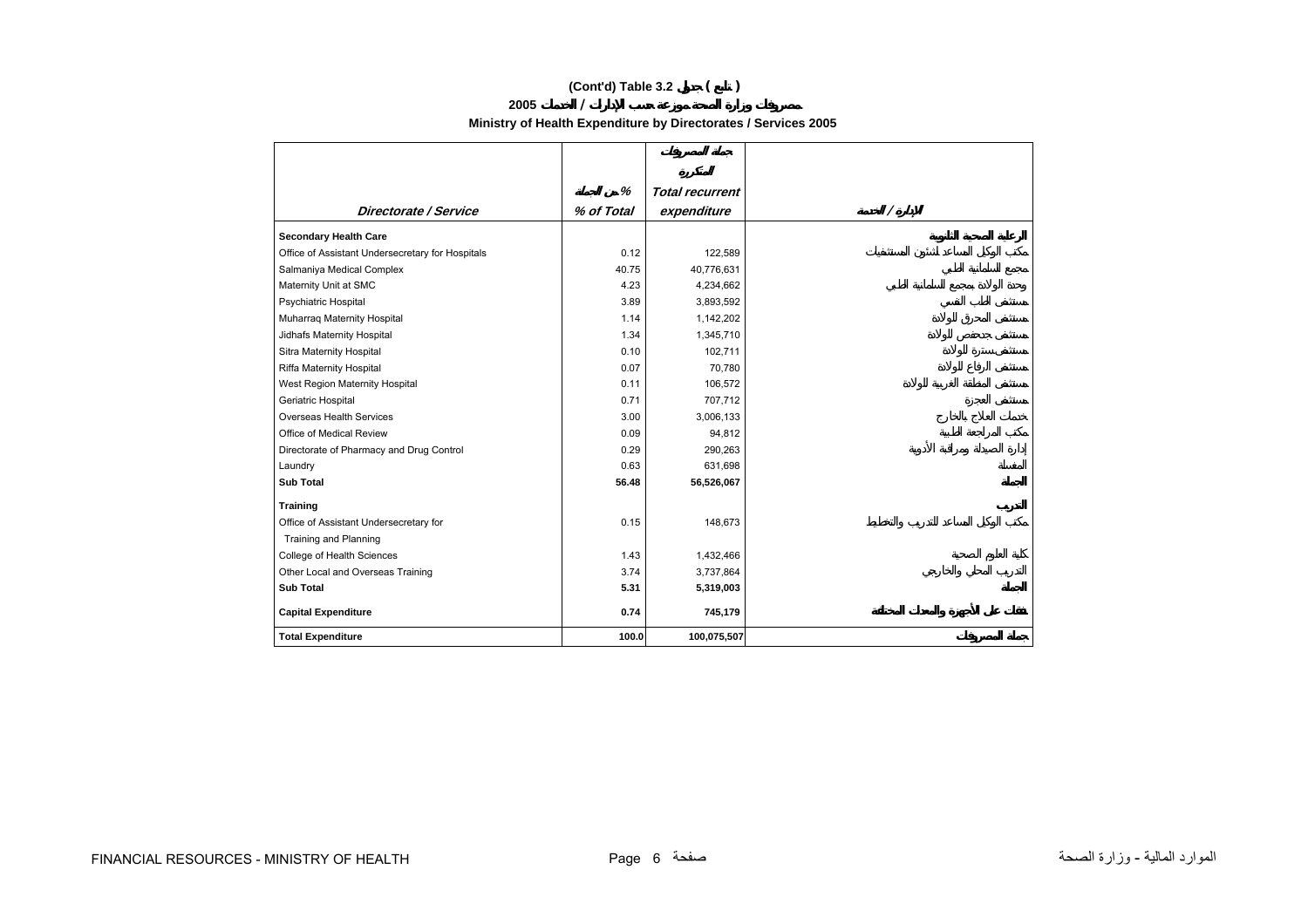

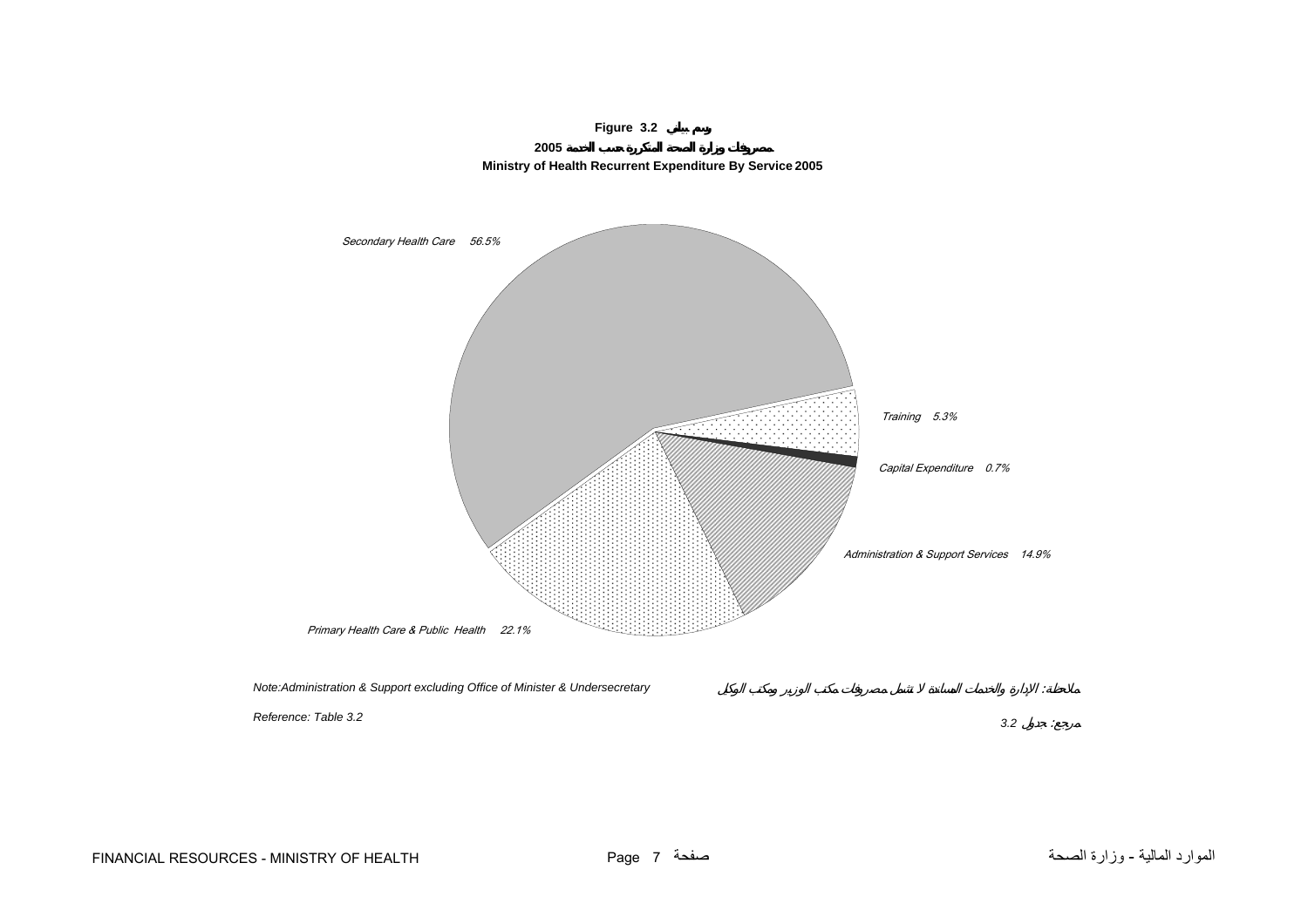**Table 3.3 2005 - 2001 ( ) Patient / Visit Cost Analysis (in Bahraini Dinars) 2001 - 2005** 

<span id="page-6-0"></span>

| <b>Description</b>                                                                                                 | 2005  | 2004         | 2003  | 2002  | 2001  |  |                |  |
|--------------------------------------------------------------------------------------------------------------------|-------|--------------|-------|-------|-------|--|----------------|--|
| Average recurrent health expenditure / capita <sup>1</sup>                                                         | 138.1 | 120.9        | 113.8 | 103.1 | 96.6  |  |                |  |
| Cost per inpatient day                                                                                             |       |              |       |       |       |  |                |  |
| - Salmaniya Medical Complex                                                                                        | 146.2 | 129.3        | 122.7 | 112.2 | 106.6 |  |                |  |
| - Psychiatric Hospital <sup>2</sup>                                                                                | 44.8  | 42.2         | 45.7  | 40.8  | 39.6  |  | $\overline{2}$ |  |
| - Geriatric Hospital                                                                                               | 35.8  | 33.2         | 26.6  | 22.3  | 20.5  |  |                |  |
| Cost per outpatient day                                                                                            |       |              |       |       |       |  |                |  |
| - Salmaniya Medical Complex                                                                                        | 36.6  | 32.3         | 30.7  | 27.8  | 26.6  |  |                |  |
| - Psychiatric Hospital <sup>2</sup>                                                                                | 11.2  | 10.5         | 11.4  | 10.2  | 9.9   |  | $\overline{2}$ |  |
| - Primary Health Care <sup>2</sup>                                                                                 | 4.0   | 3.8          | 3.4   | 3.0   | 2.9   |  | $\overline{2}$ |  |
| Cost per delivery                                                                                                  |       |              |       |       |       |  |                |  |
| - Maternity Unit at SMC <sup>3</sup>                                                                               | 369.0 | 347.5        | 343.0 | 313.0 | 304.0 |  | 3              |  |
| - Other Maternity Units <sup>3</sup>                                                                               | 317.0 | 308.0        | 288.0 | 242.0 | 269.0 |  | 3              |  |
|                                                                                                                    |       | $\therefore$ |       |       |       |  |                |  |
| The average recurrent health expenditure per capita: figure is based on<br>estimated population for the year 2005. |       |              |       | .2005 |       |  |                |  |
| <sup>2</sup> Psychiatric Hospital & Primary Health Care: 2003 data was reviewed and modified.                      | .2003 |              |       | 2     |       |  |                |  |

*3 Excluding the operating cost of Gynecology clinic at Salmaniya Medical Complex.* : *<sup>3</sup> Only costs related to Obstetrics department have been considered.* .